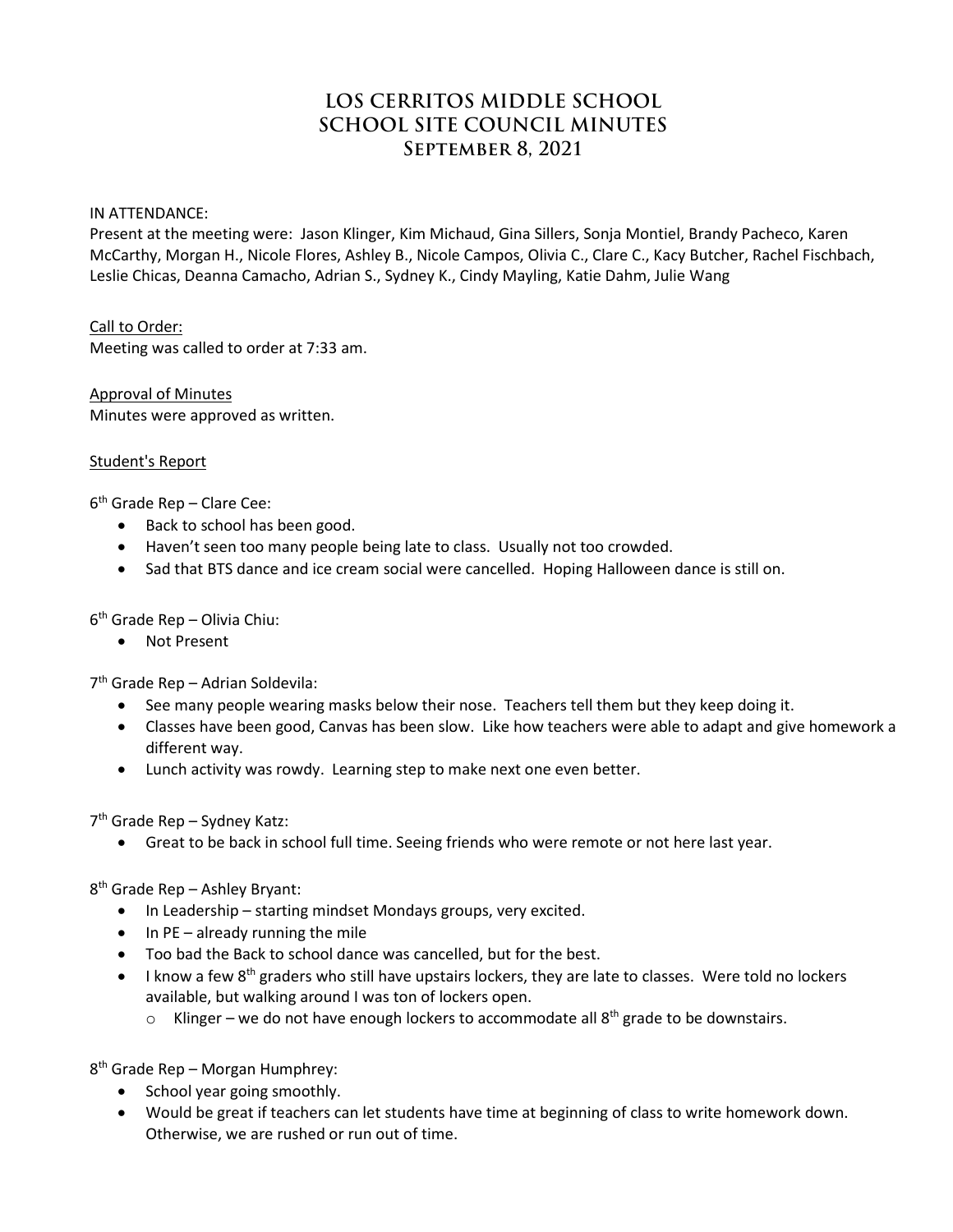- Construction is going smoothly. While in class, near construction, I don't hear anything which is nice.
- Excited for Halloween dance, hope doesn't get cancelled.

### Counselor's Report – Karen McCarthy:

- Klinger We have a new mental health clinician who will join staff here 5 days a week for our students' social emotional issues. Referral-based by our counselors. It has been a challenge for some students to return full time back to school.
- Scheduling 504 meetings, taking up our mornings.
- Some scheduling changes still, but trying to stop those.
- Wellness Counselor change is she is here every day and helping with creating curriculum for classes and going into classrooms to offer support. Getting groups going. Don't want to pull kids from class, trying to find the time to meet.

### DAC Report – Cindy Mayling:

- Have not been to a DAC meeting yet, next one is in a couple of weeks.
- Some schools do not appoint new members till October. Not a lot of new information until everyone has their Brown Act training.

### SEDAC Report – TBA:

• No SEDAC report.

GATE DAC Report – Julie Wang (co-chair w/ Bennish Kahn):

- Per the TO Library representative, September is National Library Card sign-up month. Also, at the end of the last school year, all students should have received access to SORA, which is a reading app accessed on Chromebook through Classlink.
- GATE screening will be held on 10/19/21 for all CVUSD 4th graders and any students in grades 5-12 who are referred by teachers, counselors, or parents.
- All 6th graders received an invitation to Challenge Math by email. The sign-up deadline is 9/12/21, and the point of contact is Stephanie Caswell in CVUSD Student Support Services [\(scaswell@conejousd.org\)](mailto:scaswell@conejousd.org).

# ELAC/DELAC Report – Pacheco:

• No ELAC/DELAC report.

### PSTA Report – Deanna Camacho:

- We successfully got all core lit books ordered and distributed.
- Sad to hear school dance being cancelled.
- Amy and I are working with fundraising dept on how to find a solution for the birthday marquee. Hoping to get a plan together soon for ideas to generate income.
- Might sell a LC mask this year. Not sure on that.

### Boys & Girls Club Report – Leslie Chicas:

- Recap for the Boys and Girls Club we are open from 7am-6pm. Open on non-school days as well.
- Starting enrichment classes next week on Monday enrichment programs are not an additional charge for members.
- Group of members attend during lunch and after school. A lot of those kids being impacted on a daily basis.

### Teacher Reports:

• Butcher – the scheduling has been amazing this year. Been steady, not too many changes.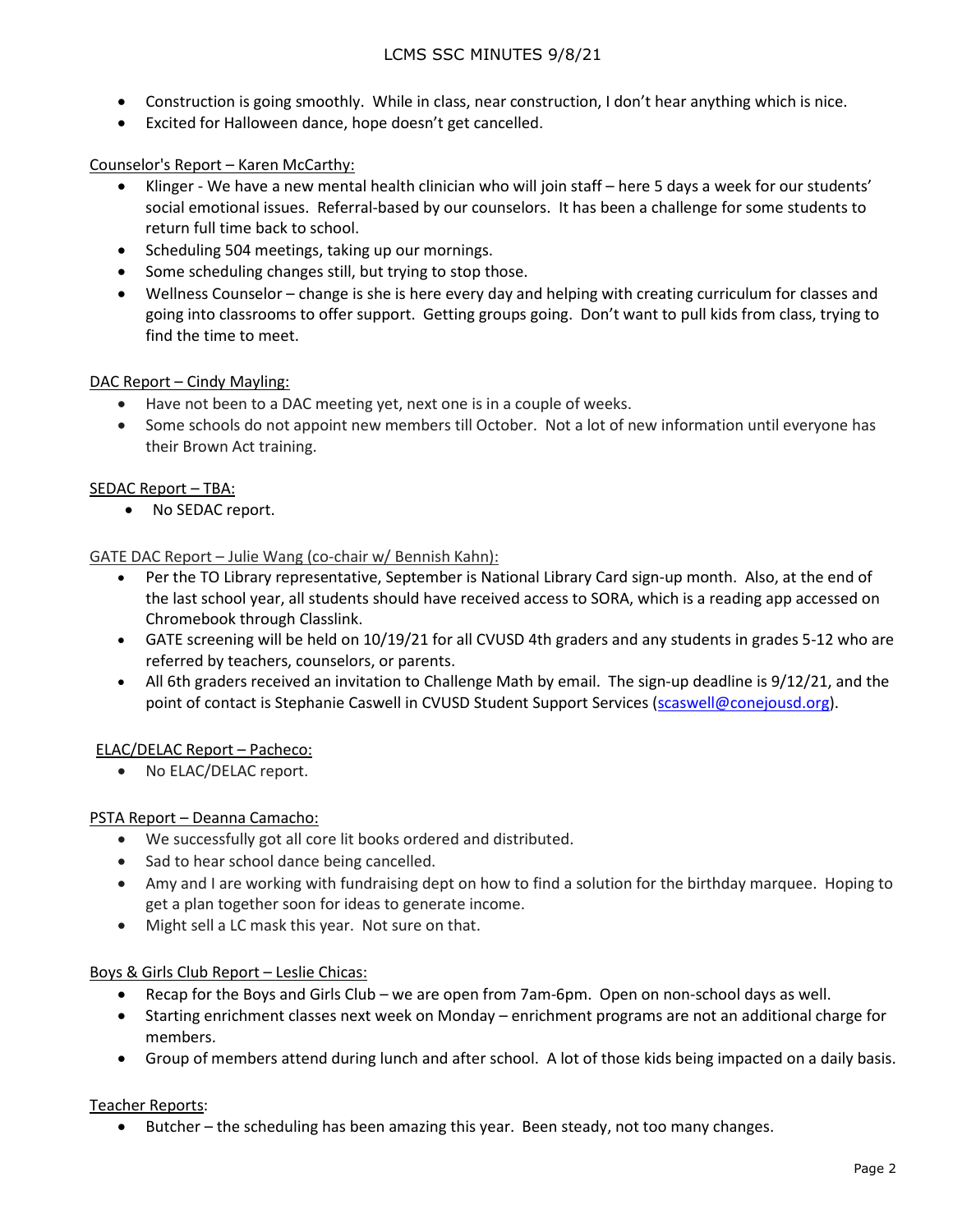Principal's Report – Jason Klinger:

Michaud –

- Cancelled events students who are in modified quarantine they cannot attend social events. We had 120 kids who are out, mostly  $6<sup>th</sup>$  grade. So the  $6<sup>th</sup>$  grade event was cancelled.
- Teen Center Sports wearing masks at all times (indoors or outdoors) girls volleyball (Michielsen/Klinger), boys basketball (Pyle), and boys soccer (Michielsen). Been advertising those tryout dates.
- Leadership team is trying to plan events during school hours so most kids can come.
- Make up picture day is on Friday during PE classes.

Mrs. Pacheco –

- Back to School Night will be tomorrow night, virtual. Communications going out today on schedule, in leopard letter, on website. Zoom Links are thru canvas. Parents access thru students' Canvas accounts. PTSA will have a presentation at beginning. Hoping with virtual we will have more parents show up. Was pretty successful last year. Will have the office open for support.
- Instruction still looking for an ELD representative. First ELD meeting will be in September.
- Have a new teacher Hayley Martin will run an ELD study hall for our RFEP (reclassified ELD student, no longer in support class, in gen ed classes).
- Some students across the board are having a hard time full day and acclimating to being on campus. Trying to get those students extra support, so Hayley will run an "A" period homework help class.

• Working on reclassification of seven students, they did great job on ELPAC, hit SRA level.

Mr. Klinger –

- Going into  $8<sup>th</sup>$  grade science classes Reviewing  $8<sup>th</sup>$  grade contracts academic and citizenship.
- We have two new elected parent reps: Katie Dahm and Sonja Montiel welcome and appreciate your involvement.
- Sustainability is difficult. Students get tired. 40% of students were not even on campus last year, so getting to know buildings and classes.
- Having tardy issues, because backpacks with chromebooks. Students having trouble with going from Portables to PE. Trying to find a solution.
- Next week we will start documenting tardies.
- BTSN tomorrow held virtually last year was big success. Mom and dad can come same time, no split up.

Old Business

No old business

### New Business

Approval of Single School Plan 2021-2022

- SSP has to be ready to approve earlier than November has been challenging.
- Jason shared the single school plan and reviewed the proposed goals, actions and data metrics that will be used to measure progress.
- Motion to approve the Single School Plan for 2021-2022. Seconded and approved.

### Board Elections of Officers

- We need a Chair, Vice Chair and Secretary usually parents.
	- o Nominate Gina as Secretary voted and approved.
	- o Chair who facilitates meeting interested in running?
	- o Nicole Campos offered to be a Chair voted and approved
	- $\circ$  Vice Chair has to be a sitting voting member Jason will act as Vice Chair voted and approved.

Public Concerns No public concerns.